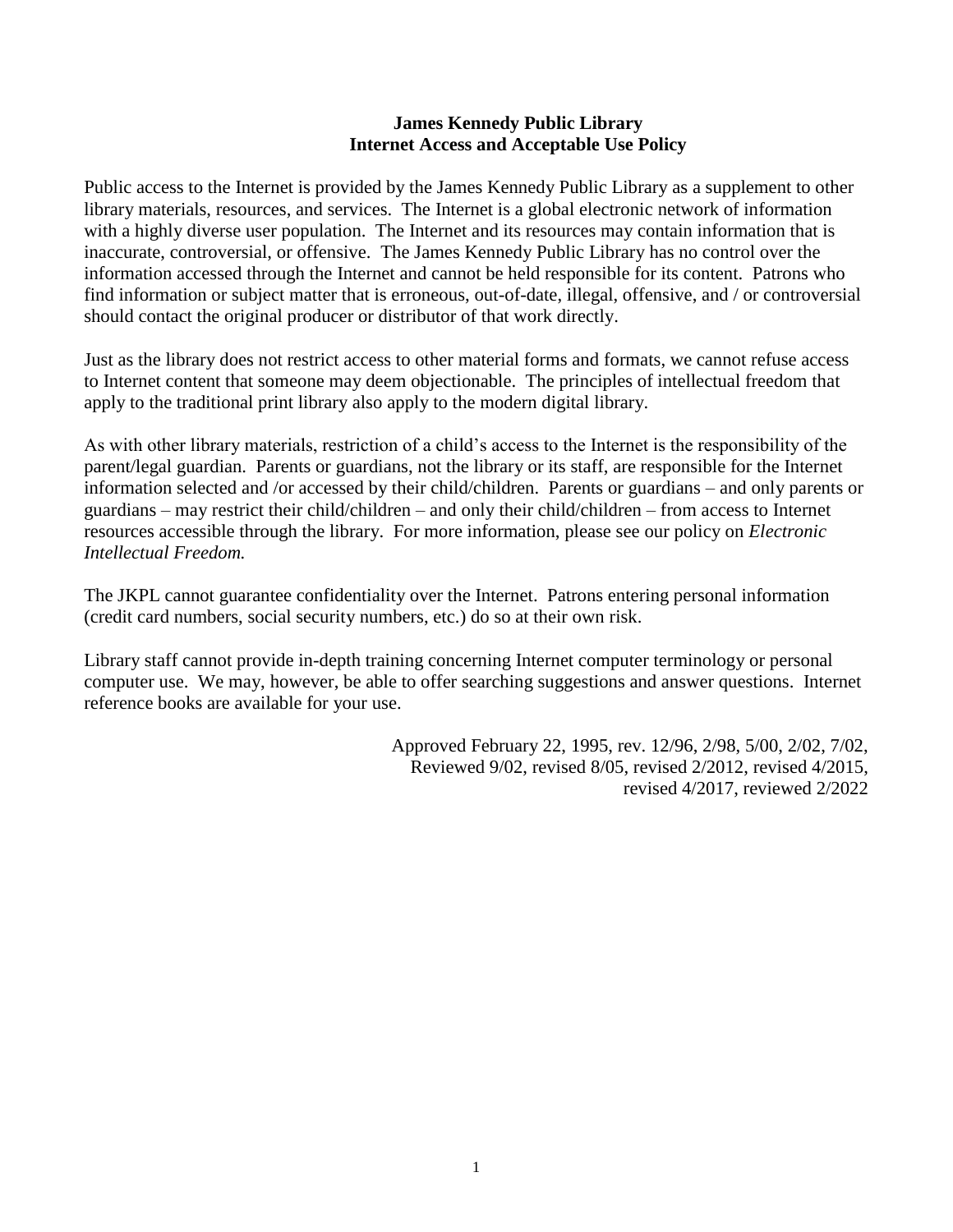## JAMES KENNEDY PUBLIC LIBRARY POLICY ON ELECTRONIC INTELLECTUAL FREEDOM

Consistent with our mission and the professional principles of public librarianship, our Internet Access Policy affirms the safeguarding of First Amendment rights, intellectual freedom, equity of access, confidentiality of information about users and their use of all library resources including electronic. The library affirms the following principles and user rights as delineated in the American Library Association's Access to Digital Information, Services and Networks: an Interpretation of the Library Bill of Rights (full text attached):

- 1. Digital information, services, and networks provided by libraries should be readily, equally, and equitably accessible to all library users.
- 2. Libraries and librarians should not deny or limit access to information available via digital resources because of its controversial content or because of personal beliefs or fear of confrontation.
- 3. Information retrieved or utilized digitally should be considered constitutionally protected unless determined otherwise by a court with appropriate jurisdiction.
- 4. Responsibility for and any restrictions of, a child's use of the Internet rests solely with his or her parents or legal guardian.

Approved February 22, 1995, rev. 12/96, 2/98, 5/00, 2/02 Reviewed 9/02, 8/05, 2/12, revised 4/2015, reviewed 4/2017, reviewed 2/2022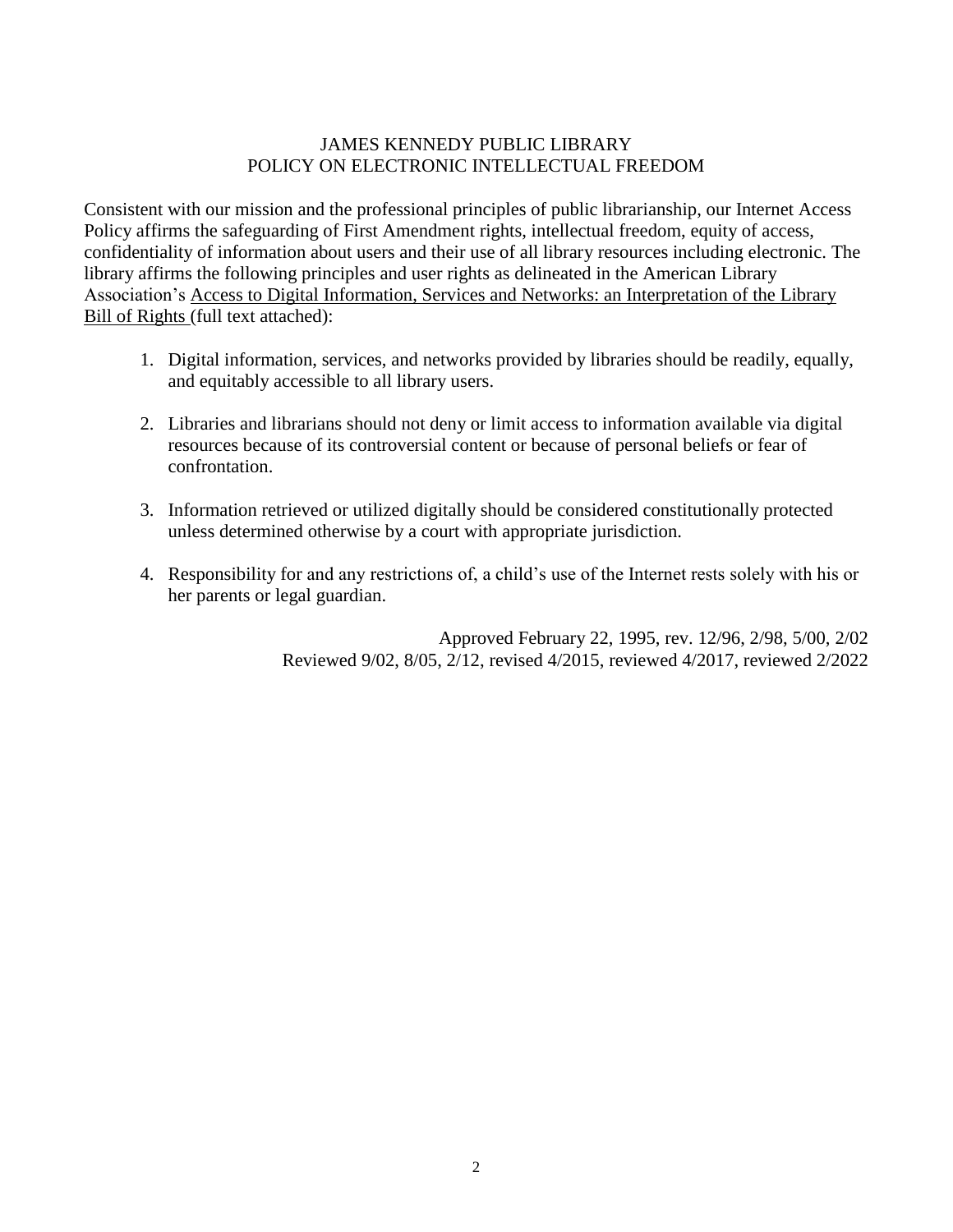## Internet Access and Conduct

- 1. Free access to the library's computers is available to Dyersville city residents, those who have purchased full service memberships, and residents of those communities who are paying equitably for library service as defined by the Board of Trustees of the James Kennedy Public Library. Those eligible for free computer use are encouraged to get a JKPL library card to expedite their use of the library's computers. All others may use the library computers by paying a fee of \$1.00 per half hour or any portion thereof.
- 2. The Internet access computers are normally available during all hours of operation.
- 3. When logging in, users must enter a pin number and agree to the Internet Use Guidelines. Users are expected to understand and abide by these guidelines.
- 4. Reserve time is scheduled for one-hour per day. Users must check in within five (5) minutes of scheduled time or lose the reservation.
- 5. No more than two people may use a computer station at one time, except for adults with small children.
- 6. Use of the library's Internet for illegal or unethical purposes is prohibited. It is unacceptable to visit "adult only" sites on library computers. What is offensive to one person may not be to another, but the JKPL Board has determined that adult only sites (labeled as such on the site) are not appropriate in this setting.
- 7. Since the computers on which the public can access the Internet are located in a public area, which must be shared by library users of all ages, backgrounds and sensibilities, individuals are asked to consider this when accessing potentially controversial information and images. The library reserves the right to ask individuals to discontinue the display of information and images that cause a disruption. The library has privacy screens available for adults who wish to view personal or confidential information. The library also has laptops available to check out for use within the library.
- 8. Patrons found violating this policy will be warned of the violation and repeat offenders will be asked to sign out of the library computers for the day. Repeat offenders may also be banned from computer use for a longer period of time.
- 9. Patrons are expected to abide by the JKPL Conduct in the Library Policy while in the library, including while using the library computers.